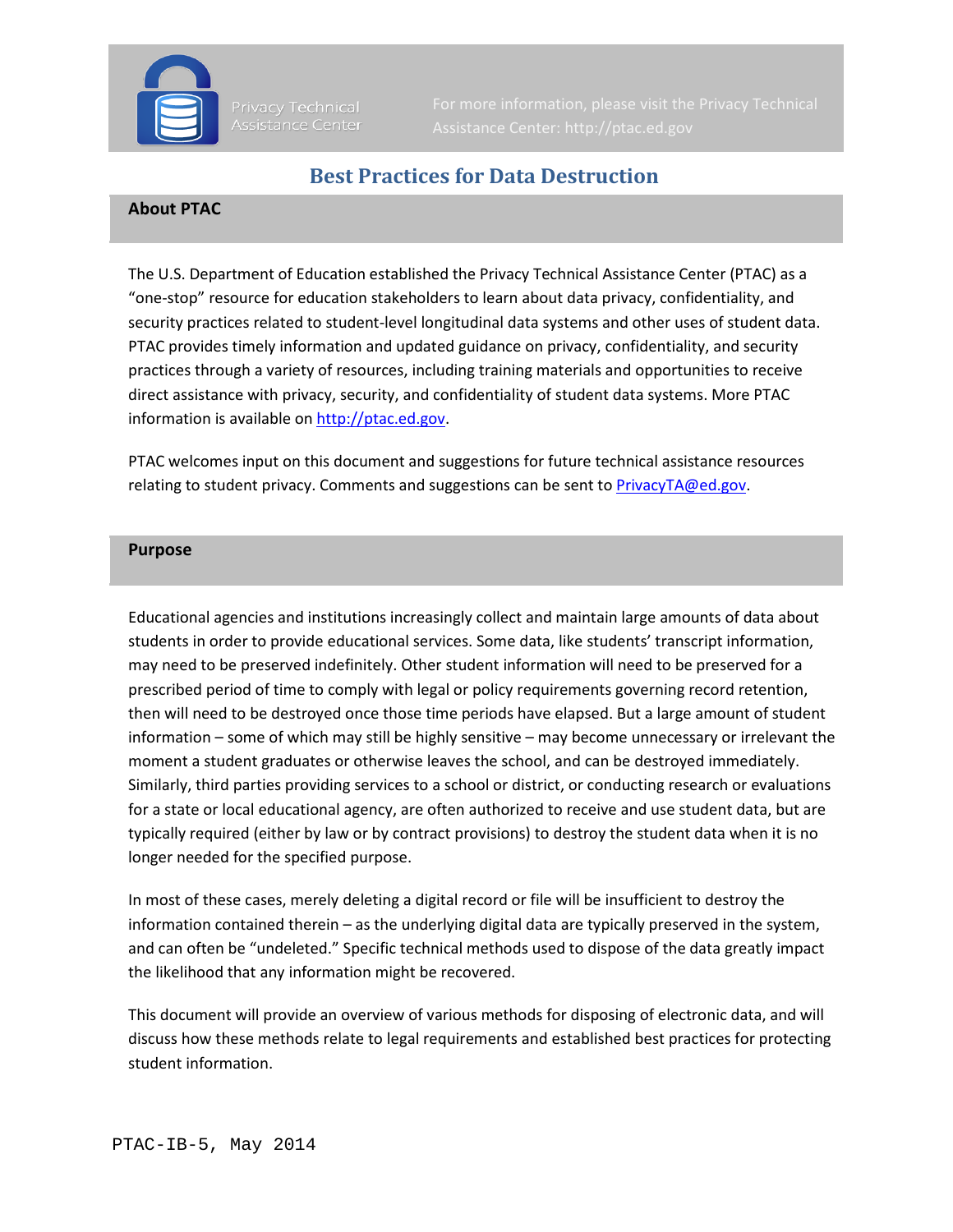#### **Legal Requirements**

The Family Educational Rights and Privacy Act (FERPA) is a Federal law that protects the confidentiality of student information. FERPA protects personally identifiable information (PII) from students' education records from disclosure without written consent from the parent or "eligible student" (a student who is 18 years of age, or who is attending a post-secondary institution), unless an exception to that consent requirement applies. For a detailed explanation of FERPA, the various exceptions to the consent requirement, and the requirements and conditions for each, please visit the PTAC website at [http://ptac.ed.gov.](http://ptac.ed.gov/) 

FERPA does not provide any specific requirements for educational agencies and institutions regarding disposition or destruction of the data they collect or maintain themselves, other than requiring them to safeguard FERPA-protected data from unauthorized disclosure, and not to destroy any education records if there is an outstanding request to inspect or review them. When educational agencies and institutions disclose (or "share") PII from education records with third parties under an applicable exception to FERPA's written consent requirement, however, additional legal requirements regarding destruction of that PII may apply.

Under the "school official" exception, FERPA requires that the school or district maintain direct control over the authorized recipient's maintenance and use of the PII from education records, and that the recipient protect the PII from further or unauthorized disclosure. While these general requirements for protection of and direct control over the maintenance of the PII imply adequate destruction of that PII when no longer needed, FERPA's school official exception leaves it to the educational agency or institution to establish specific terms for the protection of and direct control over the maintenance of the PII from education records (including its eventual destruction).

Two commonly used exceptions to FERPA's written consent requirement provide more specificity regarding data destruction. FERPA's "studies" and "audit or evaluation" exceptions require the disclosing agency or institution to enter into a written agreement with the third party receiving the PII from education records. Under these exceptions, the agreement must (among other things) specify that the PII must be destroyed when no longer needed for the specific purpose for which it was disclosed and a time period for that destruction. While FERPA does not provide any technical standards for destruction, the audit or evaluation exception does require that the disclosing entity use "reasonable methods" to ensure that the PII from education records is properly protected by the recipient. (For more information on these two exceptions, the other requirements for written agreements, or additional guidance on what constitutes "reasonable methods," visit the PTAC website at [http://ptac.ed.gov\)](http://ptac.ed.gov/).

While FERPA is silent on specific technical requirements governing data destruction, methods discussed in this document should be viewed as best practice recommendations for educational agencies and institutions to consider adopting when establishing record retention and data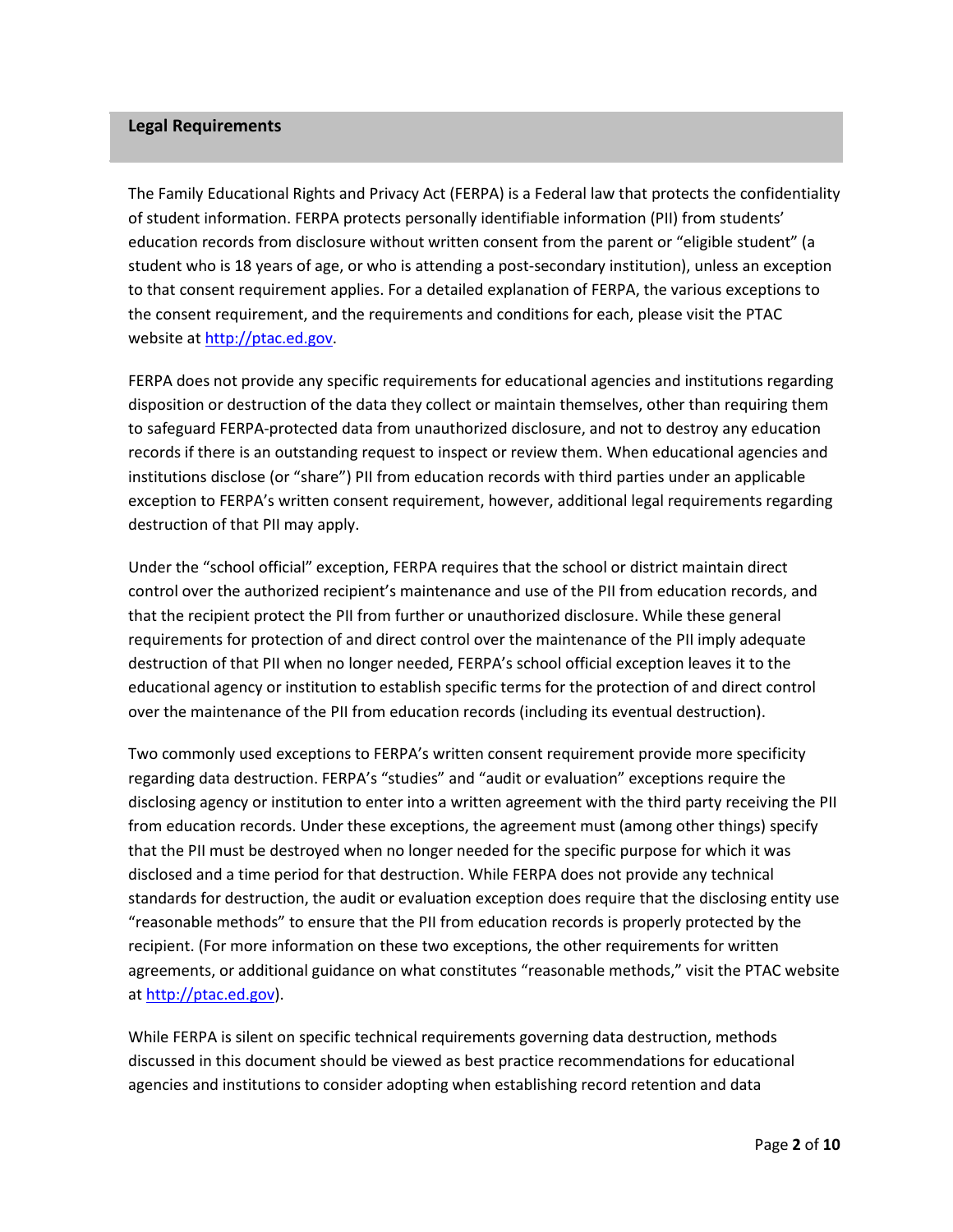governance policies to follow internally, and also for inclusion in any written agreements and contracts they make with third parties to whom they are disclosing PII.

It should also be noted that while FERPA does not require that particular methods of data destruction be used, other applicable Federal, State, or local privacy laws and regulations may require specific secure data disposal methods. When creating data sharing agreements, check with your legal counsel to fully understand what requirements apply and how to proceed.

Depending on the type of data involved and the context in which the data are being used, there may be a number of specific requirements with which educational agencies and institutions must comply. For example, Part B of the Individuals with Disabilities Education Act (IDEA) requires public agencies to inform a student's parents when any PII collected, maintained, or used thereunder is no longer needed to provide educational services to the child. Subsequently, the information must be destroyed at the request of the parents (though a permanent record of a student's name, address, and phone number, his or her grades, attendance record, classes attended, grade level completed, and year completed may be maintained without time limitation. 34 CFR § 300.624(a) and (b)). Part B of the IDEA defines the term "destruction" as the "physical destruction or removal of personal identifiers from information so that the information is no longer personally identifiable." 34 CFR § 300.611(a)

Lastly, methods discussed in this guidance are intended as examples and should not be considered to be exhaustive. More detailed technical information can be found in the National Institute of [Standards and Technology \(NIST\) Special Publication 800-88](http://csrc.nist.gov/publications/drafts/800-88-rev1/sp800_88_r1_draft.pdf) Rev. 1 (Draft): *Guidelines for Media [Sanitization](http://csrc.nist.gov/publications/drafts/800-88-rev1/sp800_88_r1_draft.pdf)*.

#### **What is Data Destruction?**

Data should be appropriately managed across the entire data lifecycle, from capture to destruction. Planning for data destruction is an integral part of a high quality data management program.



Data in any of their forms move through stages during their useful life and ultimately are either archived for later use, or destroyed when their utility has been exhausted. Establishing policies and procedures governing the management and use of data allows an organization to more efficiently and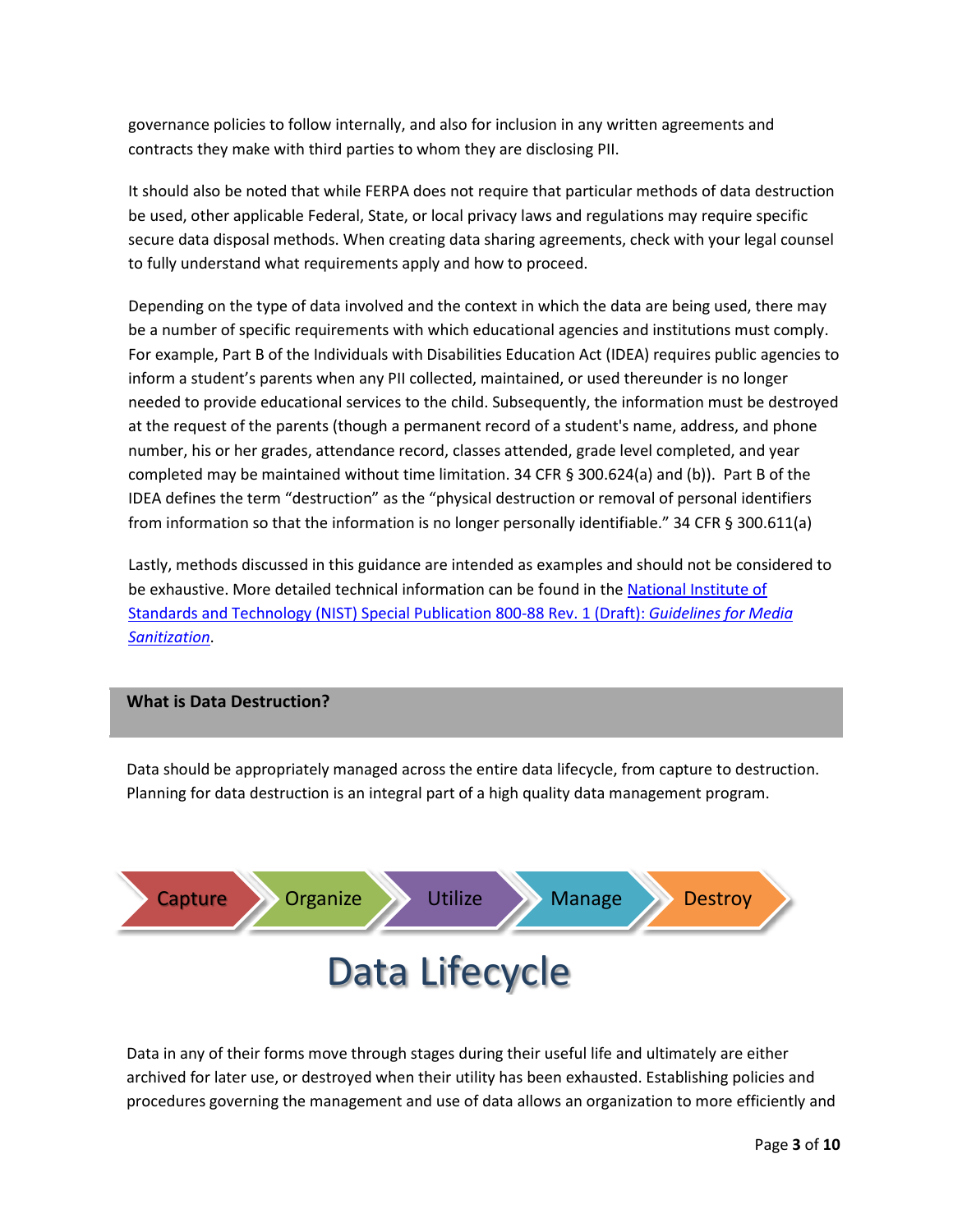safely protect its data (see PTAC's resources on Data Governance at [http://ptac.ed.gov\)](http://ptac.ed.gov/). When data are no longer needed, the destruction of the data becomes a critical, and often required, component of an effective data governance program. Data destruction is the process of removing information in a way that renders it unreadable (for paper records) or irretrievable (for digital records).

Because some methods of data destruction are more complicated, time-consuming, or resource intensive than others, it is common to select the method based on the underlying sensitivity of the data being destroyed, or the potential harm they could cause if they are recovered or inadvertently disclosed. For very low risk information, this may mean simply deleting electronic files or using a desk shredder for paper documents. However, these types of destruction methods can be undone, by a determined and motivated individual, making these methods inappropriate for more sensitive data. For more sensitive data, stronger methods of destruction at a more granular level may need to be employed to assure that the data are truly irretrievable.

#### **How Long Should Data Be Retained Before They Are Destroyed?**

FERPA does not require educational agencies and institutions to destroy education records maintained as a part of the regular school or agency operations, and in fact, many jurisdictions require lengthy retention periods for student attendance and graduation records. For other student records, in order to minimize information technology (IT) costs and reduce the likelihood of inadvertent disclosure of student information, schools and districts will often elect to establish their own record retention policies, including time frames for eventual destruction of the records. Minimizing the amount of data you retain, by destroying them when no longer needed, is a key element of the Fair Information Practice Principles (FIPPs), and is widely considered to be a best practice for protecting individuals' privacy and for lessening the potential impact of a data breach or inadvertent disclosure. For more information on FIPPs (including Data Minimization), see [http://www.nist.gov/nstic/NSTIC-FIPPs.pdf.](http://www.nist.gov/nstic/NSTIC-FIPPs.pdf)

Under the "studies" and "audit or evaluation" exceptions, FERPA requires that PII from education records be destroyed when no longer needed for the specific purpose for which it was disclosed, and that the written agreement specify the time period for destruction. When drafting these agreements, it may be difficult to accurately predict the appropriate destruction period in advance. In these cases, the parties may wish to consider establishing a time period for destruction of the PII, and then modifying the written agreement, if needed, to postpone the destruction date or move it sooner than initially specified. This can be especially important for longitudinal studies, which may span many decades. While FERPA requires that there be an end date upon which any PII from education records disclosed under the studies or audit or evaluation exception must be destroyed, it does not specify a maximum time limit. In determining the appropriate time frame for the destruction of PII for a given study or audit or evaluation, some important issues should be considered. For example, for the purposes of verification and repeatability of findings, it may not be feasible to immediately destroy all of the PII involved in a study. In these cases, consider adding provisions within the agreement for the retention of PII needed for repeatability for an additional specified length of time. Additionally, an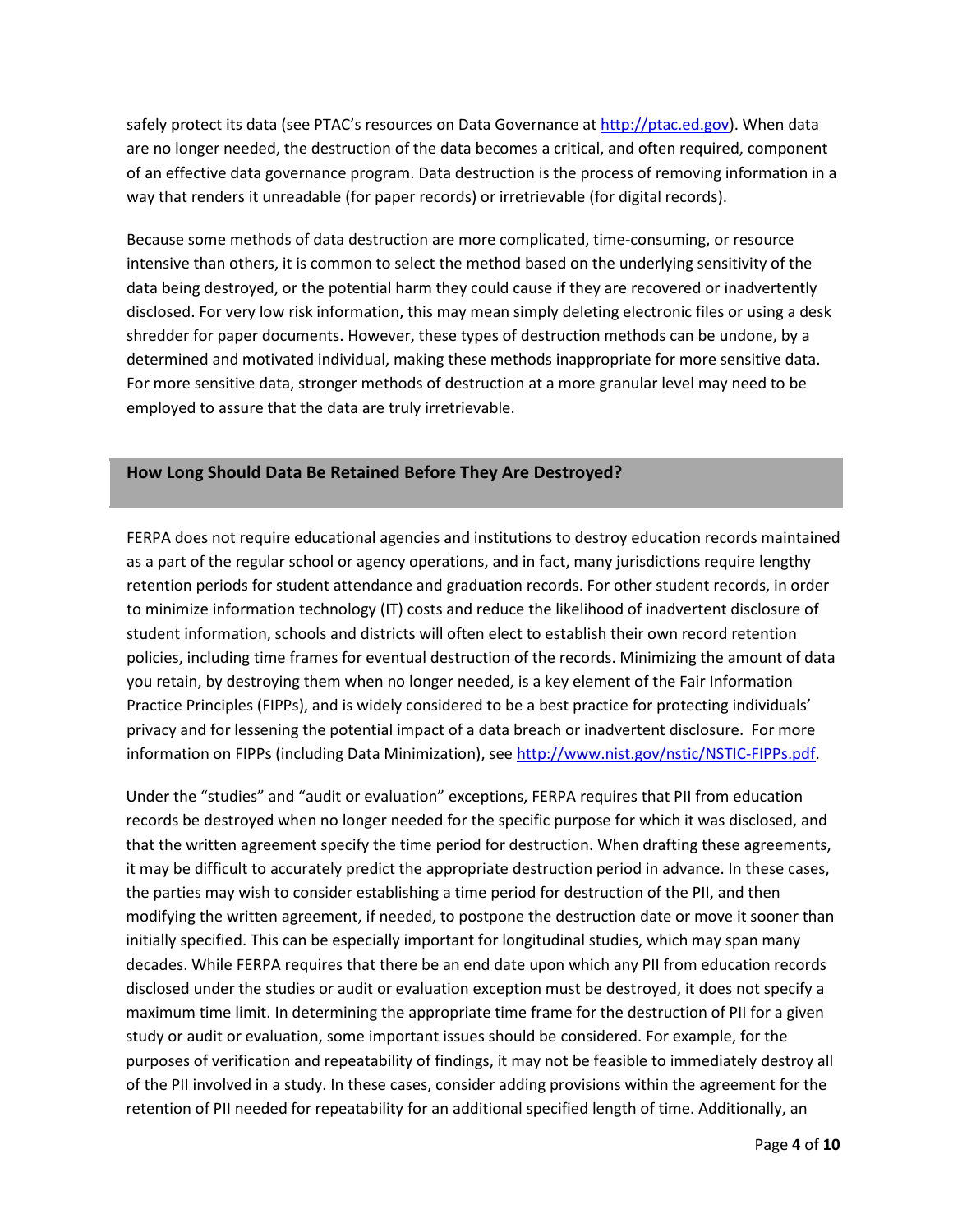educational agency or institution might consider using a strategy in which the third party returns the research dataset to the educational agency or institution for archiving. In these cases, the third party would then destroy residual PII, leaving the educational agency or institution with the study dataset.

Under the school official exception, it is a best practice for schools and districts to require the third party receiving the PII to destroy it upon termination of the school official relationship (e.g., when the contract ends), or when no longer needed for the purpose for which it was disclosed (whichever comes first).

When PII from education records is disclosed under any of FERPA's other exceptions, unless legal requirements specify otherwise, it is a best practice for educational agencies and institutions to require the recipient to destroy the PII when no longer needed for the purpose for which it was disclosed.

Please note that other Federal, state, and local privacy laws and regulations may contain more stringent data retention and/or destruction requirements, so it is important to consider and comply with all applicable requirements when determining the appropriate time period for retention and destruction of data.

## **Best Practices for Data Destruction**

The information below contains some common best practices for data destruction. This guidance should not be considered comprehensive. Many additional technologies and methodologies exist which may or may not apply to your specific needs. While this document provides high level recommendations, the National Institute of Standards and Technology (NIST) provides in-depth guidance and best practices for the implementation of effective methods of data destruction in their *[Guidelines for Media Sanitation](http://csrc.nist.gov/publications/drafts/800-88-rev1/sp800_88_r1_draft.pdf)*.

Modern electronic data storage devices are extremely resilient, and data recovery techniques and technology are highly advanced. Data are routinely recovered from media which have been burned, crushed, submerged in water, or impacted from great heights. In effect, it really is quite difficult to permanently get rid of data, but the permanent and irreversible destruction of data is a cornerstone of protecting the privacy and security of students' education records. Data destruction encompasses a wide variety of media, including electronic and paper records. The choice of destruction methodology should be based on the risk posed by the sensitivity of the data being destroyed and the potential impact of unauthorized disclosure. For example, the negative impact from the disclosure of a file containing directory information, such as names of honor roll students, might not be as severe as the negative impact from the disclosure of a file containing students' Social Security Numbers, names, and dates of birth. Therefore, the approach to data destruction in these two scenarios might be different. While the negative impact from the disclosure of de-identified data may warrant only their deletion from a disk or other media, the negative impact and risk of unauthorized disclosure of sensitive PII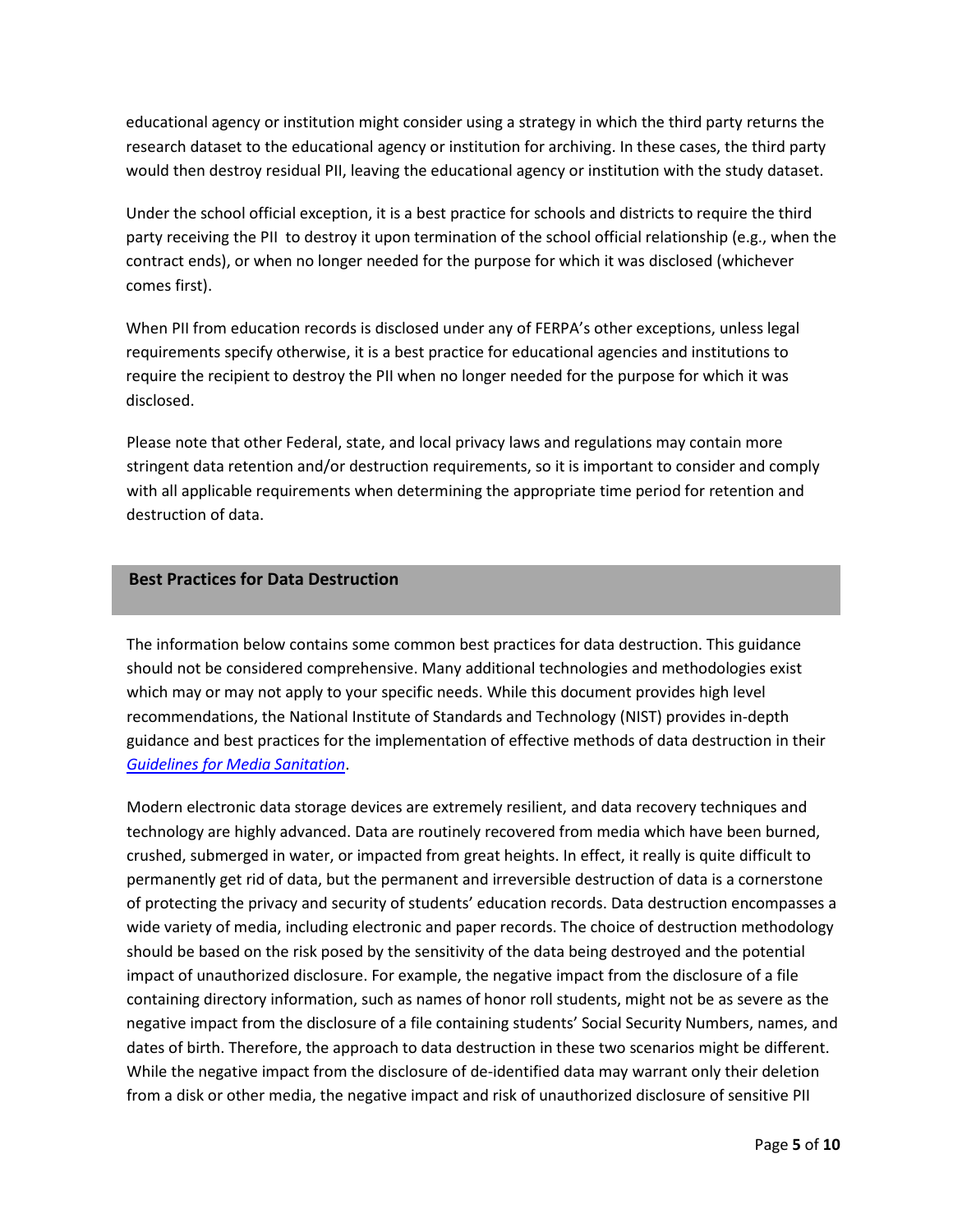typically would warrant stronger methods of data destruction. In the latter case, the organization might use a software or hardware technique that completely cleans the hard disk containing the PII to the point that the data cannot be retrieved, even forensically.

The table below identifies three major categories of data destruction. The table is arranged according to the degree of assurance each category provides, with "clear" providing the least amount of assurance and "destroy" providing the most assurance that the information is irretrievable. Organizations should make risk-based decisions on which method is most appropriate based on the data type, risk of disclosure, and the impact if that data were to be disclosed without authorization.

# Data Destruction Categories

| <b>Clear</b>   | A method of sanitization that applies programmatic, software-<br>based techniques to sanitize data in all user-addressable storage<br>locations for protection against simple non-invasive data<br>recovery techniques; typically applied through the standard<br>Read and Write commands to the storage device, such as by<br>rewriting with a new value or using a menu option to reset the<br>device to the factory state (where rewriting is not supported). |
|----------------|------------------------------------------------------------------------------------------------------------------------------------------------------------------------------------------------------------------------------------------------------------------------------------------------------------------------------------------------------------------------------------------------------------------------------------------------------------------|
| <b>Purge</b>   | A method of sanitization that applies physical or logical<br>techniques that render Target Data recovery infeasible using<br>state of the art laboratory techniques.                                                                                                                                                                                                                                                                                             |
| <b>Destroy</b> | A method of sanitization that renders Target Data recovery<br>infeasible using state of the art laboratory techniques and results<br>in the subsequent inability to use the media for storage of data.                                                                                                                                                                                                                                                           |

*Adapted from NIST Draft Special Publication 800-88 Rev 1: Guidelines for Media Sanitization; Section 2.5 – Types of Sanitization*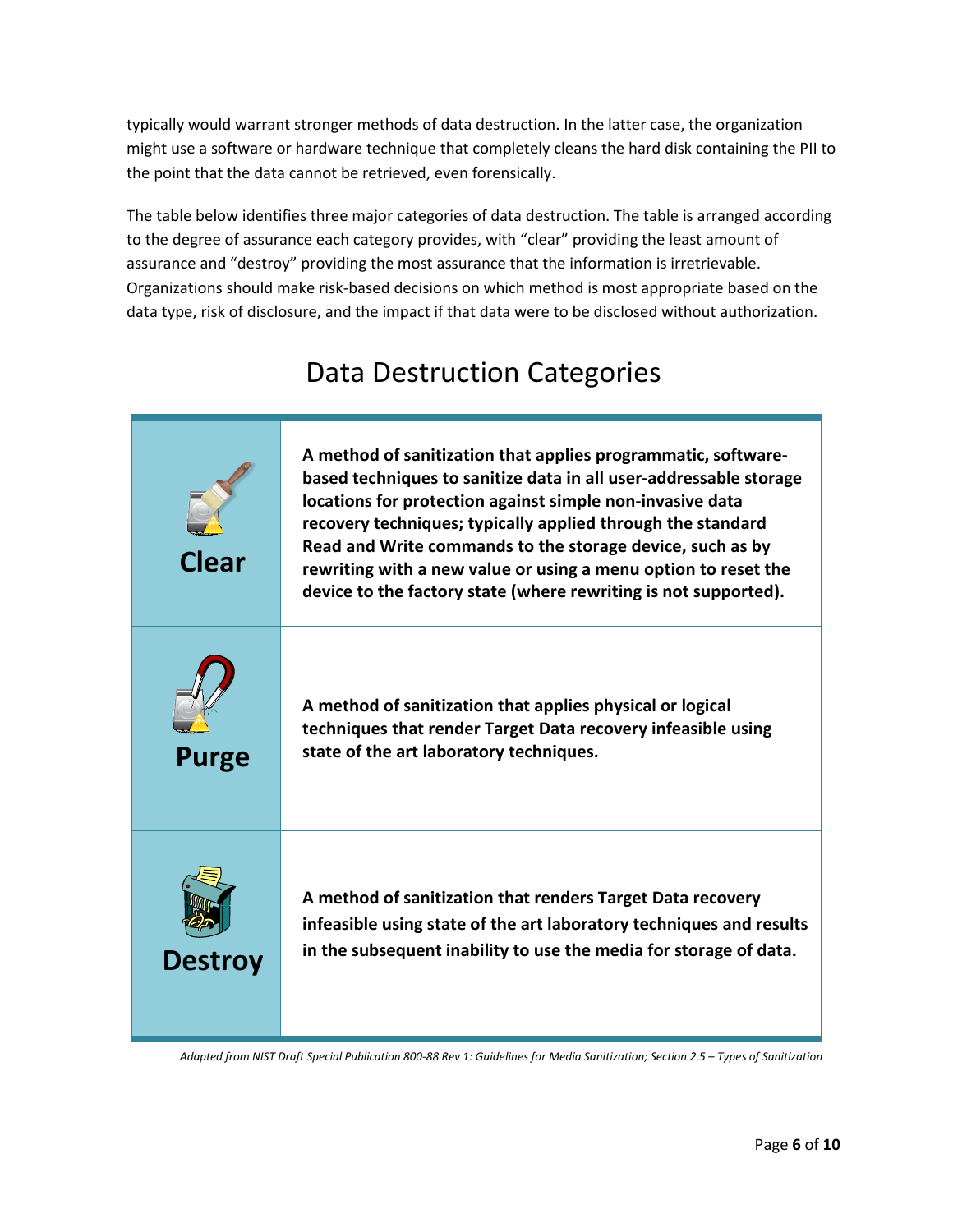More information about the specific technical requirements for data destruction for various hardware and media types can be found in NIST's *[Guidelines for Media Sanitation](http://csrc.nist.gov/publications/drafts/800-88-rev1/sp800_88_r1_draft.pdf)*, Appendix A: "Minimum Sanitization Recommendations."

No matter which method of destruction you choose, consider following these general best practices for data destruction:

- $\checkmark$  When drafting written agreements with third parties, include provisions that specify that all PII that was provided to the third party must be destroyed when no longer needed for the specific purpose for which it was provided, including any copies of the PII that may reside in system backups, temporary files, or other storage media.
- $\checkmark$  Ensure accountability for destruction of PII by using certification forms which are signed by the individual responsible for performing the destruction and contain detailed information about the destruction.
- $\checkmark$  Remember that PII may also be present in non-electronic media. Organizations should manage non-electronic records in a similar fashion to their electronic data. When data are no longer required, destroy non-electronic media using secure means to render it safe for disposal or recycling. Commonly used methods include cross-cut shredders, pulverizers, and incinerators.
- $\checkmark$  Depending on the sensitivity of the data being shared, be specific in the written agreement as to the type of destruction to be carried out.
- $\checkmark$  When destroying electronic data, use appropriate data deletion methods to ensure the data cannot be recovered. Please note that simple deletion of the data is not effective. Often, when a data file is deleted, only the reference to that file is removed from the media. The actual file data remain on the disk and are available for recovery until overwritten. Talk to your IT professional to ensure proper deletion of records consistent with technology best practice standards.
- $\checkmark$  Avoid using file deletion, disk formatting, and "one way" encryption to dispose of sensitive data—these methods are not effective because they leave the majority of the data intact and vulnerable to being retrieved by a determined person with the right tools.
- $\checkmark$  Destroy CDs, DVDs, and any magneto-optical disks by pulverizing, cross-cut shredding, or burning.
- $\checkmark$  Address in a timely manner sanitization of storage media which might have failed and need to be replaced under warranty or service contract. Many data breaches result from storage media containing sensitive information being returned to the manufacturer for service or replacement.
- $\checkmark$  Create formal, documented processes for data destruction within your organization and require that partner organizations do the same.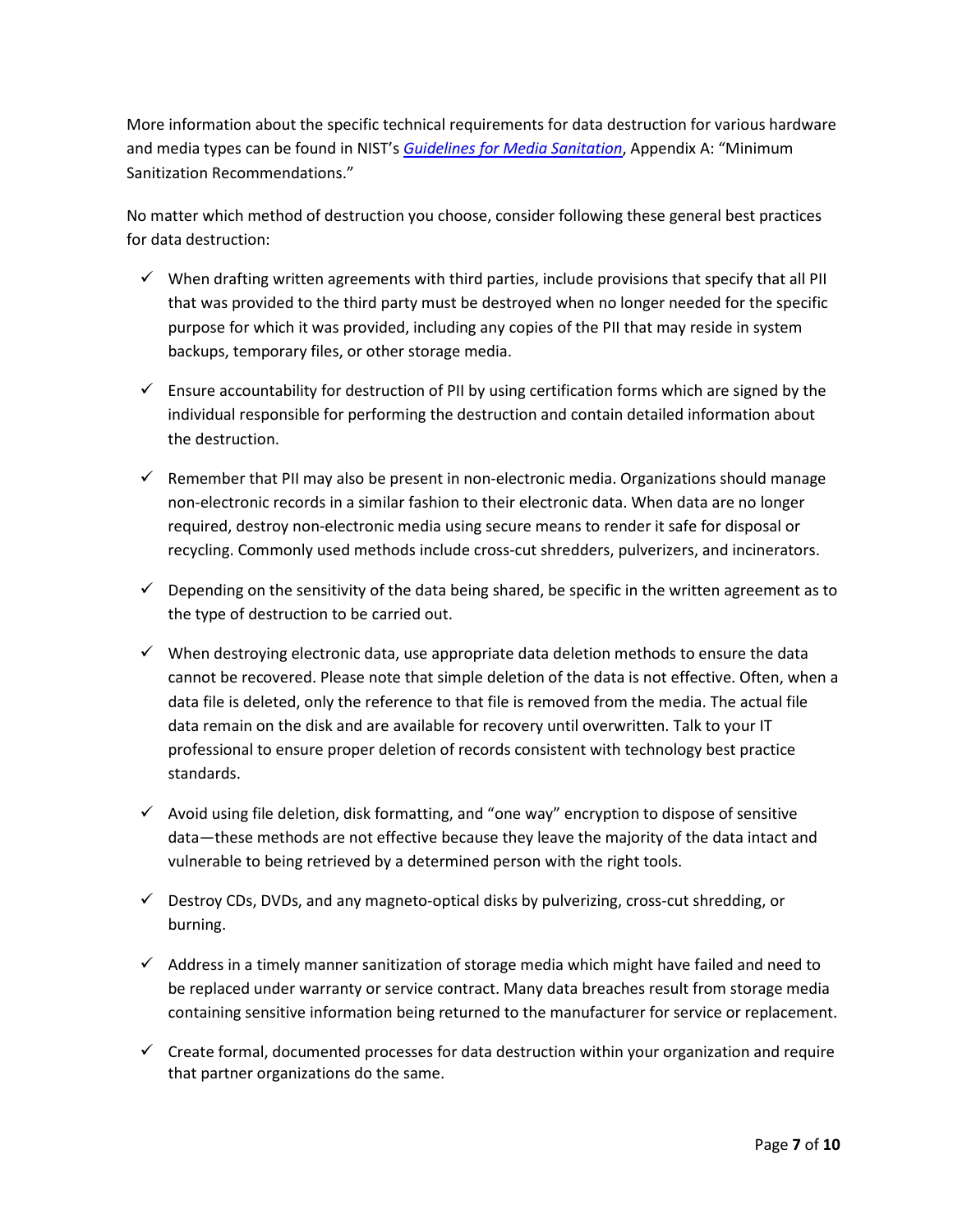#### **Best Practices in Data Destruction – An Example**

A school district wants to evaluate how its former elementary students are doing in its high school to improve its elementary school instruction. The district decides to contract with a research organization to perform a study to determine ways to improve instruction in its elementary school.

 The district enters into a written agreement with the research organization under the FERPA studies exception. The agreement establishes clear guidelines and data management requirements to protect the privacy and confidentiality of the data, specifying that:

- $\checkmark$  the study will take eight months to complete,
- $\checkmark$  the data provided by the district are to be used only for the express purposes outlined in the study,
- $\checkmark$  the research organization must put in place controls to limit access to the data and use secure file transfer process in accordance with the industry's standards for strong encryption mechanisms, and
- $\checkmark$  the data will be destroyed when no longer needed to conduct the study and by the end of the eight month contract.

 In addition, the district stipulates in the written agreement that at the end of the contract the research dataset used for the study will be securely returned to the district, which will archive the file in case it is needed for future replication or evaluation of the findings, and that any remaining district data held by the research organization must be destroyed. The written agreement also stipulates the specific data destruction method that the research organization will use: in this case, a secure overwrite utility that overwrites the data files with random information, thus rendering the entirety of the data unrecoverable.

 The written agreement explicitly identifies the person within the research organization who is responsible for the data while they are being used for the study, and the individual accountable for their destruction at the end of the project. The agreement also includes a destruction certification form on which the research organization must inventory the data destruction efforts, to be signed by the person responsible for destroying the data.

At the end of the contract, the research organization securely returns the study dataset back to the district and conducts the destruction of any remaining data using the agreed-upon tool to overwrite the data. The destruction is annotated on the form provided by the district and signed by the individual responsible for the destruction. The transport media that the district provided to the research organization for the purposes of conducting the study are securely returned to the district with the completed verification form.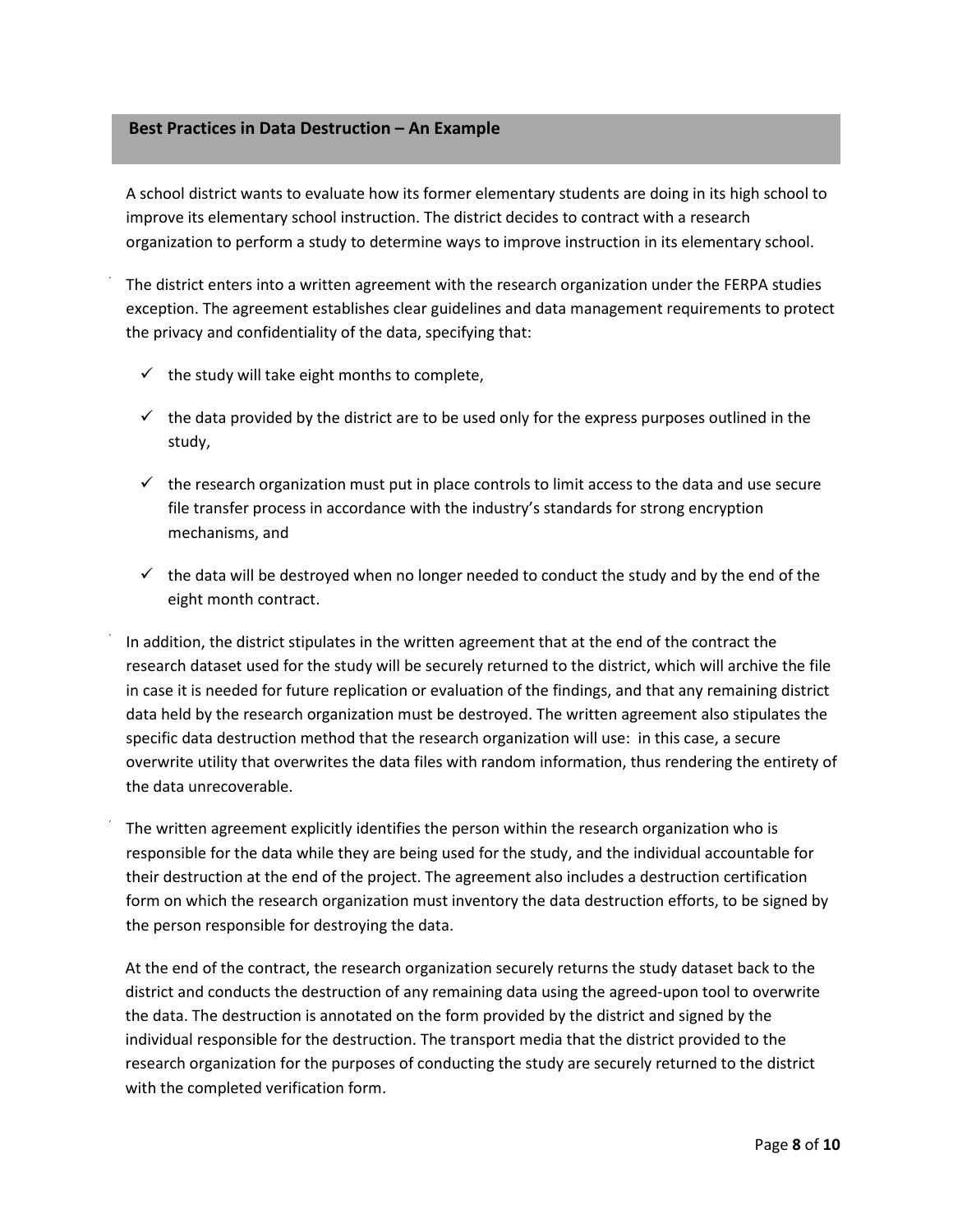### **Additional Resources**

 The resources below include links to federal regulations and several guidance documents outlining security issues, best practices and methodologies, and frameworks for secure data destruction.

- Family Policy Compliance Office, U.S. Department of Education, *Guidance for Reasonable Methods and Written Agreements* (2011): [www.ed.gov/policy/gen/guid/fpco/pdf/reasonablemtd\\_agreement.pdf](http://www.ed.gov/policy/gen/guid/fpco/pdf/reasonablemtd_agreement.pdf)
- National Institute of Standards and Technology (NIST), *Guide for Conducting Risk Assessments*, *SP 800-30 Rev. 1* (2012): [http://csrc.nist.gov/publications/nistpubs/800-30](http://csrc.nist.gov/publications/nistpubs/800-30-rev1/sp800_30_r1.pdf) [rev1/sp800\\_30\\_r1.pdf](http://csrc.nist.gov/publications/nistpubs/800-30-rev1/sp800_30_r1.pdf)
- National Institute of Standards and Technology (NIST), *Guidelines for Media Sanitization, Draft SP 800-88 Rev. 1* (2012)[: http://csrc.nist.gov/publications/drafts/800-88](http://csrc.nist.gov/publications/drafts/800-88-rev1/sp800_88_r1_draft.pdf) [rev1/sp800\\_88\\_r1\\_draft.pdf](http://csrc.nist.gov/publications/drafts/800-88-rev1/sp800_88_r1_draft.pdf)
- National Institute of Standards and Technology (NIST), *Guide to Selecting Information Technology Security Products* (2003)[: http://csrc.nist.gov/publications/nistpubs/800-36/NIST-](http://csrc.nist.gov/publications/nistpubs/800-36/NIST-SP800-36.pdf)[SP800-36.pdf](http://csrc.nist.gov/publications/nistpubs/800-36/NIST-SP800-36.pdf)
- National Institute of Standards and Technology (NIST), *Standards for Security Categorization of Federal Information and Information Systems*, *Federal Information Processing Standards Publication (FIPS PUB) 199* (2004): [http://csrc.nist.gov/publications/fips/fips199/FIPS-PUB-](http://csrc.nist.gov/publications/fips/fips199/FIPS-PUB-199-final.pdf)[199-final.pdf](http://csrc.nist.gov/publications/fips/fips199/FIPS-PUB-199-final.pdf)
- Privacy Technical Assistance Center (PTAC), U.S. Department of Education: [http://ptac.ed.gov](http://ptac.ed.gov/)
- Privacy Technical Assistance Center, U.S. Department of Education, *Written Agreement Checklist* (2012)[: http://ptac.ed.gov/sites/default/files/data-sharing-agreement-checklist.pdf](http://ptac.ed.gov/sites/default/files/data-sharing-agreement-checklist.pdf)
- U.S. Department of Education, *Family Educational Rights and Policy Act (FERPA) regulations amendment* (2011)[: www.gpo.gov/fdsys/pkg/FR-2011-12-02/pdf/2011-30683.pdf](http://www.gpo.gov/fdsys/pkg/FR-2011-12-02/pdf/2011-30683.pdf)